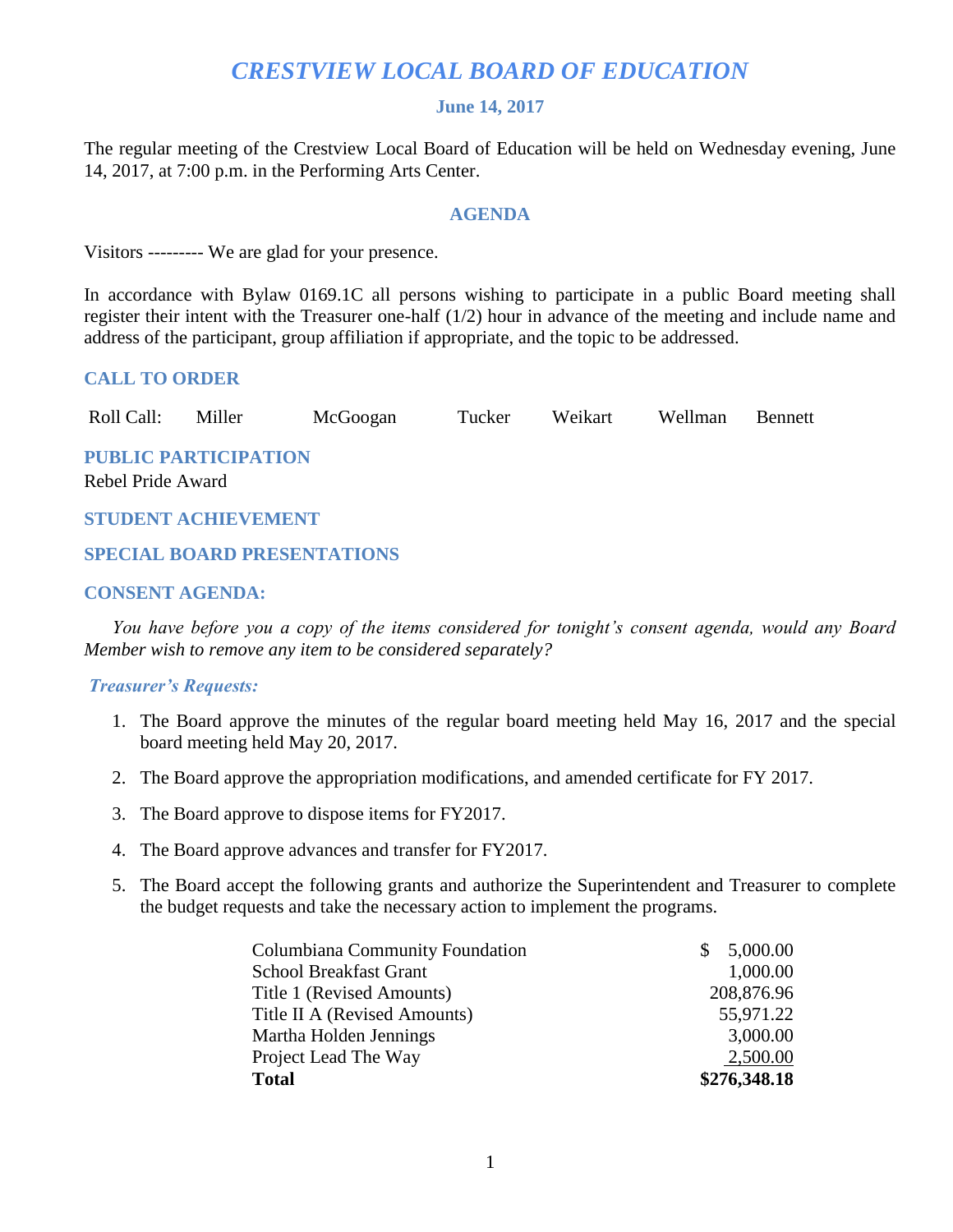6. The Board approve Temporary Appropriations for FY 2018 as prepared and presented by the Treasurer as follows:

| \$4,000,000.00 |
|----------------|
| 400,000.00     |
| 200,000.00     |
| 4,000.00       |
| 40,000.00      |
| 500,000.00     |
| 2,886.00       |
| 40,000.00      |
| 2,000.00       |
| 2,000.00       |
| 2,500.00       |
| 70,000.00      |
| 18,000.00      |
| \$5,281,386.00 |
|                |

## *Superintendent's Requests:*

- 1. The Board approve to adopt the Administration Handbook as presented effective July 1, 2017.
- 2. The Board approve to adopt the Central Office Handbook as presented effective July 1, 2017.
- 3. The Board accept the resignation of Dan Hill, Varsity Boys Head Baseball Coach for the 2017-18 school year.
- 4. The Board endorse the grant proposal for Jacklynn Mercer to Columbiana Community Foundation to bring speakers to Crestview High School to speak about the Emmett Till case and the civil rights movement.
- 5. The Board grant pupil activity contract to the following nonteaching personnel for the 2017-18 school year as per salary schedule for the assignments designated pursuant to O.R.C. 3313.53; pending receipt of all required reports:

Aaron Blatch – CHS Varsity Girls Head Basketball Coach

6. The Board approve the following nonteaching personnel to be granted a one (1) year limited contract basis for the 2017-18 school year according to the salary schedule as recommended by Matthew T. Manley, Superintendent; all required reports are on file:

Liza Berger - Health Assistant

7. The Board approve placement of the following licensed personnel on a higher teacher pay scale effective beginning of the 2017-18 school year; official transcripts on file:

Christina Labra – Masters

8. The Board grant a two (2) year limited administrative contract and fringe benefit package as per established guidelines to Leslie Biastro as Psychologist beginning July 1, 2017 through June 30, 2019; 205 work days per year as per salary schedule; pending receipt of all required reports.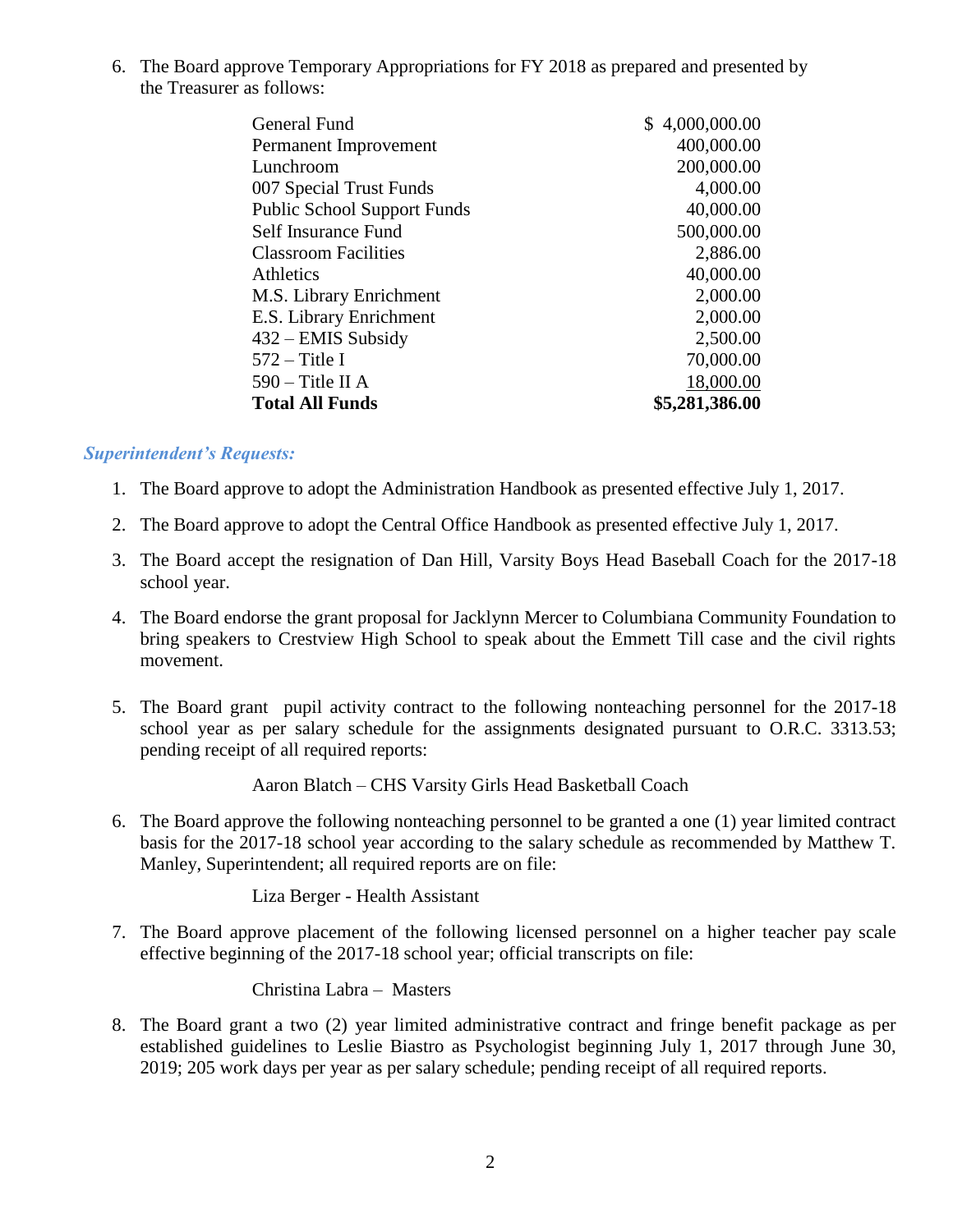9. The Board approve the following licensed personnel to be granted a one (1) year limited contract basis for the 2017-18, school year according to the established wage rate; pending receipt of all required reports:

Andrew Crawford - CHS Intervention Specialist

10. The Board approve the following licensed personnel to be granted a continuing contract beginning the 2016-17 school year according to salary schedule as recommended by Matthew T. Manley, Superintendent:

Laura Nappi Allison Lemaster

11. The Board approve the resignation of licensed personnel to accept their Administration position effective July 1, 2016.

Laura Nappi Allison Lemaster

12. The Board approve the following licensed personnel to be granted a continuing contract beginning the 2017-18 school year according to salary schedule as recommended by Matthew T. Manley, Superintendent:

| Colby Adams     | Benjamin Corll | Sheena Montgomery        |
|-----------------|----------------|--------------------------|
| Christina Labra | Darren Miller  | <b>Stephanie Stewart</b> |
| J. Grady Long   |                |                          |

13. The Board award the following licensed personnel a supplemental contract for Social Studies training for up to 10 hours at \$17.00 per hour during summer 2017.

Derek Ciapala J. Grady Long Michael Cunningham

14. The Board grant supplemental contract to the following certificated personnel for the 2017-18 and 2018-19 school years as per salary schedule for the assignment designated; all required reports are on file:

Tanja Simione - CHS Varsity Girls Head Track Coach

15. The Board grant supplemental contracts to the following certificated personnel for the 2017-2018 as per salary schedule for the assignment designated; all required reports are on file:

> Brady Amerson - CHS Assistant Band Director Jamie Perna – CHS Art Club Eric Bable – CHS Spring Musical Director Veronica Kotel - CHS Chemistry Club Advisor Phylicia Joy – CHS Math Club Advisor Dawn Moore - CHS Academic Challenge Michael Cunningham - CHS Costume/Choreography Phylicia Joy – School Detention Monitor Herman Miller - CMS Math Club Cynthia Straney – CMS 7<sup>th</sup> Girls Volleyball Coach Stephanie Stewart - CMS Pep Club

16. The Board grant pupil activity contracts to the following nonteaching personnel for the 2017-18 school year as per salary schedule for the assignment designated pursuant to O.R.C. 3313.53; all required reports are on file: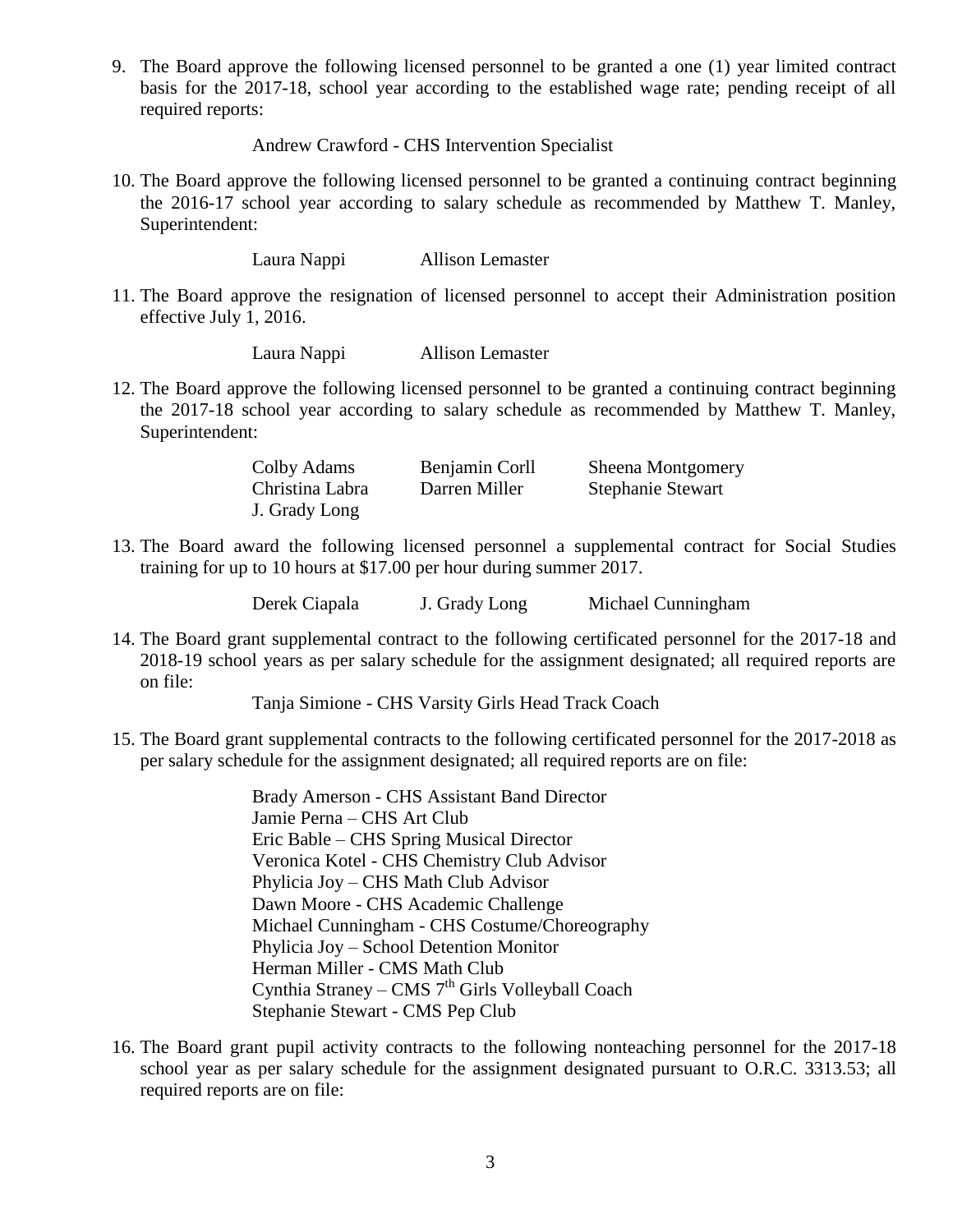Nathan Weingart - Pit Percussion Instructor Evan McCreary - Battery Percussion Instructor Stephen Spencer - Brass Instructor Michelle Crawford - Ticket Manager Michelle Crawford - Ticket Taker/Seller Jennifer Burbick-Rothwell - Ticket Taker/Seller Miranda Barnett - CMS 8th Girls Volleyball Coach Michael Bettura - CHS Freshman Football Coach Gregory Eskra - CHS Varsity Head Softball Coach Seth Antram - CHS Freshmen Football Coach Eric Potts - CHS Varsity Assistant Football Coach

17. The Board approve the following as non-paid volunteers for the 2017-18 school year; all required reports are on file:

> Wesley Woodward - CHS Volunteer Marching Band Jedidiah Campbell - CHS Volunteer Assistant Football Coach Rachel Storm - CHS Volunteer Assistant Volleyball Coach

18. The Board grant permission to the following to transport students by private vehicle during the 2017-18 school year:

Wayne Biser – Golf

19. The Board approve the following non-teaching personnel be placed on the approved substitute list for the 2016-17 and 2017-18 school year, substitute basis only, according to wage rate for the assignment designated; all required reports are on file:

> *Custodians:* Joshua Pilla (effective 6-5-17) Colton Ruggles (effective 6-5-17)

#### *Technology Assistant*: Luke Nappi

- 20. The Board grant permission to ACCESS the authority to install, operate, maintain, repair and replace network equipment in each school building.
- 21. The Board approve a resolution to adopt the statement of agreement to participate in the School Lunch Program and to provide free and reduced-price meals effective for the 2017-18 school year.
- 22. The Board approve a resolution authorizing membership in the Ohio High School Athletic Association for Crestview High School and Crestview Middle School. It is agreed that these schools will conduct their athletics in accordance with the Constitution, Bylaws, Regulations, and Interpretations and decisions of the Ohio High School Athletic Association. Resolution shall remain in effect for the 2017-18 school year.

#### **END of CONSENT AGENDA**

Recommend the Board approve the consent agenda as presented:

Moved by \_\_\_\_, second by \_\_\_\_ to approve consent agenda. Vote yes: \_\_\_, \_\_\_, \_\_\_, \_\_\_, \_\_\_. Vote no: \_\_\_\_, \_\_\_, \_\_\_, \_\_\_\_, \_\_\_\_, Absent: \_\_\_\_, \_\_\_\_. Motion carried \_\_\_\_\_. Failed \_\_\_\_\_.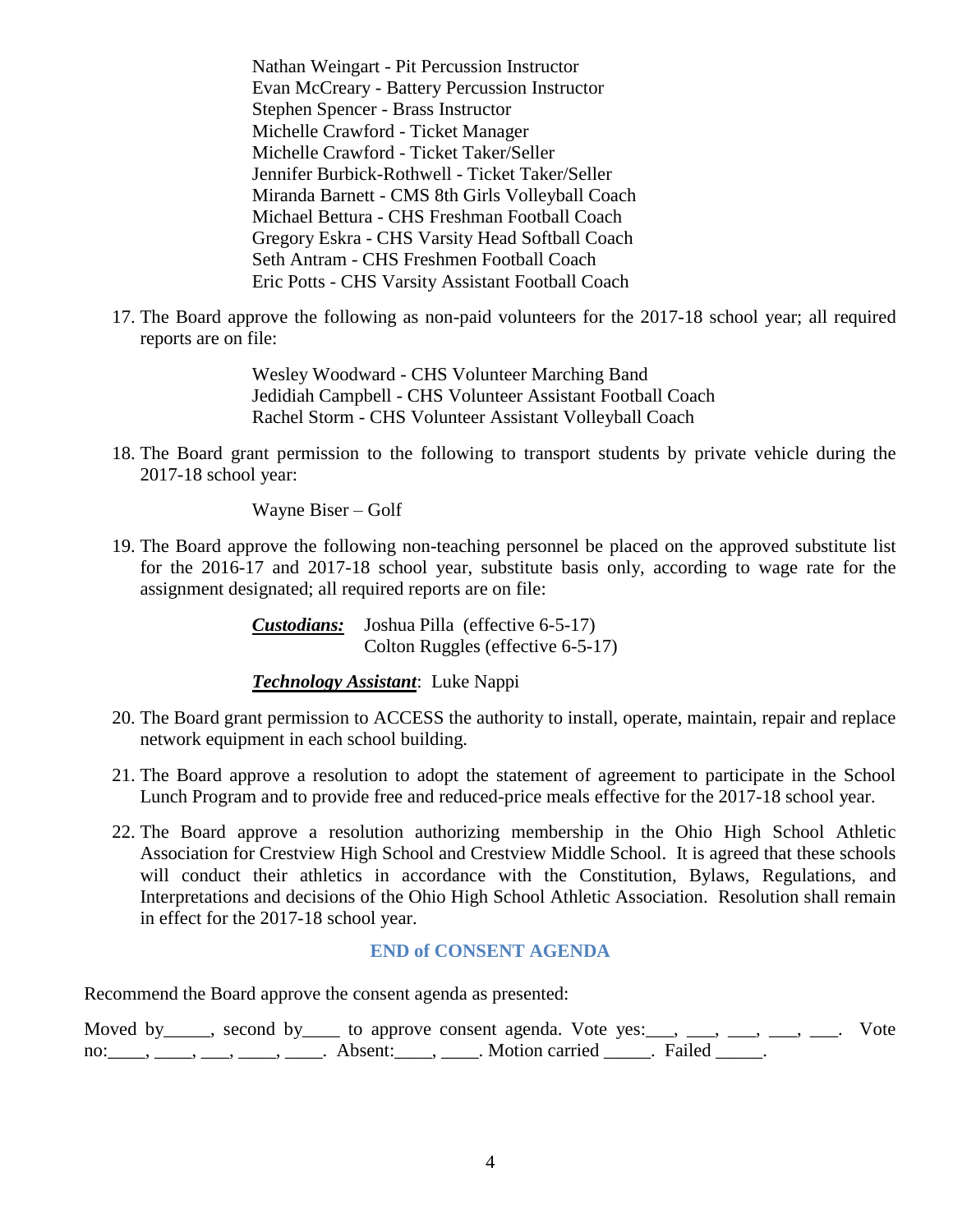#### *Treasurer's Requests/Recommendations not included in Consent Agenda:*

1. Recommend: The Board approve financial reports and investments as prepared and presented. Moved by  $\_\_\_\_\$ , second by  $\_\_\_\$ . Vote yes:  $\_\_\_\_\_\_\_\_\_\_\_\_\_\_\_\_\_\_\_\_\_\_\_\_\_\_\_\_\_\_\_\_\_\_\_\_$ \_\_\_\_, \_\_\_, \_\_\_\_. Absent: \_\_\_\_, \_\_\_\_. Motion carried \_\_\_\_\_. Failed \_\_\_\_\_. 2. Recommend: The Board accept donations from: a. Columbiana Rotary Club \$ 50.00 to CES PSS for DI Team b. Graft Electric  $$ 100.00$  to CHS Golf c. New Waterford Eagles \$ 75.00 to CHS Golf d. Dan & Peggy Simmons  $$ 100.00$  to CES PSS for DI Team e. Robert & Janet Leipheimer  $$ 50.00$  to CES PSS for DI Team f. M.G. & S.K. Ervin  $$ 10.00$  to CES PSS for DI Team g. Crestview After Prom Committee \$ 150.00 to CHS Volleyball h. Boys Scout Troop 22 \$ 150.00 to CHS Volleyball i. Randy & Sharmian Daub  $$ 250.00$  to CHS Volleyball j. Boys Scout Troop 22 \$ 50.00 to CHS Home Ec Club k. Crestview After Prom Committee  $\quad$  \$ 50.00 to CHS Home Ec Club l. Zion Evangelical Lutheran Church \$ 100.00 to CMS PSS for Rebel Backpacks Moved by \_\_\_\_, second by \_\_\_\_. Vote yes: \_\_\_\_, \_\_\_\_, \_\_\_\_, \_\_\_\_, \_\_\_\_. Vote no: \_\_\_\_, \_\_\_\_, \_\_\_\_, \_\_\_, \_\_\_\_. Absent: \_\_\_\_, \_\_\_\_. Motion carried \_\_\_\_\_. Failed \_\_\_\_\_. 3. Recommend: The Board approve to appoint \_\_\_\_\_\_\_\_\_\_\_delegate, and \_\_\_\_\_\_\_\_\_\_alternate to OSBA Capital Conference in Columbus, Ohio, November, 2017. Moved by  $\_\_\_\_\$ , second by  $\_\_\_\$ . Vote yes:  $\_\_\_\_\_\_\_\_\_\_\_\_\_\_\_\_\_\_\_\_\_\_\_\_\_\_\_\_\_\_\_\_\_\_\_\_$ \_\_\_\_, \_\_\_, \_\_\_\_. Absent: \_\_\_\_, \_\_\_\_. Motion carried \_\_\_\_\_. Failed \_\_\_\_\_. 4. The Board approve a resolution to renew with\_\_\_\_\_\_\_\_\_\_\_\_\_\_\_\_for the property, fleet and liability insurance as recommended by Charlene A. Mercure, Treasurer, effective July 1, 2017 through July 1, 2018 in the total amount of Moved by \_\_\_\_\_, second by \_\_\_\_. Vote yes: \_\_\_, \_\_\_\_, \_\_\_\_, \_\_\_\_, \_\_\_\_. Vote no: \_\_\_\_, \_\_\_\_,

\_\_\_\_, \_\_\_\_\_, \_\_\_\_\_\_. Absent: \_\_\_\_\_, \_\_\_\_\_. Motion carried \_\_\_\_\_. Failed \_\_\_\_\_. 5. Recommend: The Board approve the following resolution to approve participation in the

#### **DECLARING AN INTENT TO COOPERATE WITH OME-RESA ITC TO CONTINUE COOPERATIVE SERVICES FOR FY2018**

**WHEREAS,** OME-RESA ITC, being organized as a Council of Governments under Chapter 167 of the Ohio Revised Code, hereby offers services to educational and government entities of Ohio;

**WHEREAS,** these services are of a cooperative nature; and

OME-RESA Cooperative Purchasing Program:

**WHEREAS,** specific services are identified by a checkmark and are provided through a contract between OME-RESA and the school system identified below:

**OME-RESA Cooperative Purchasing Program – School district fees waived with return of signed resolution**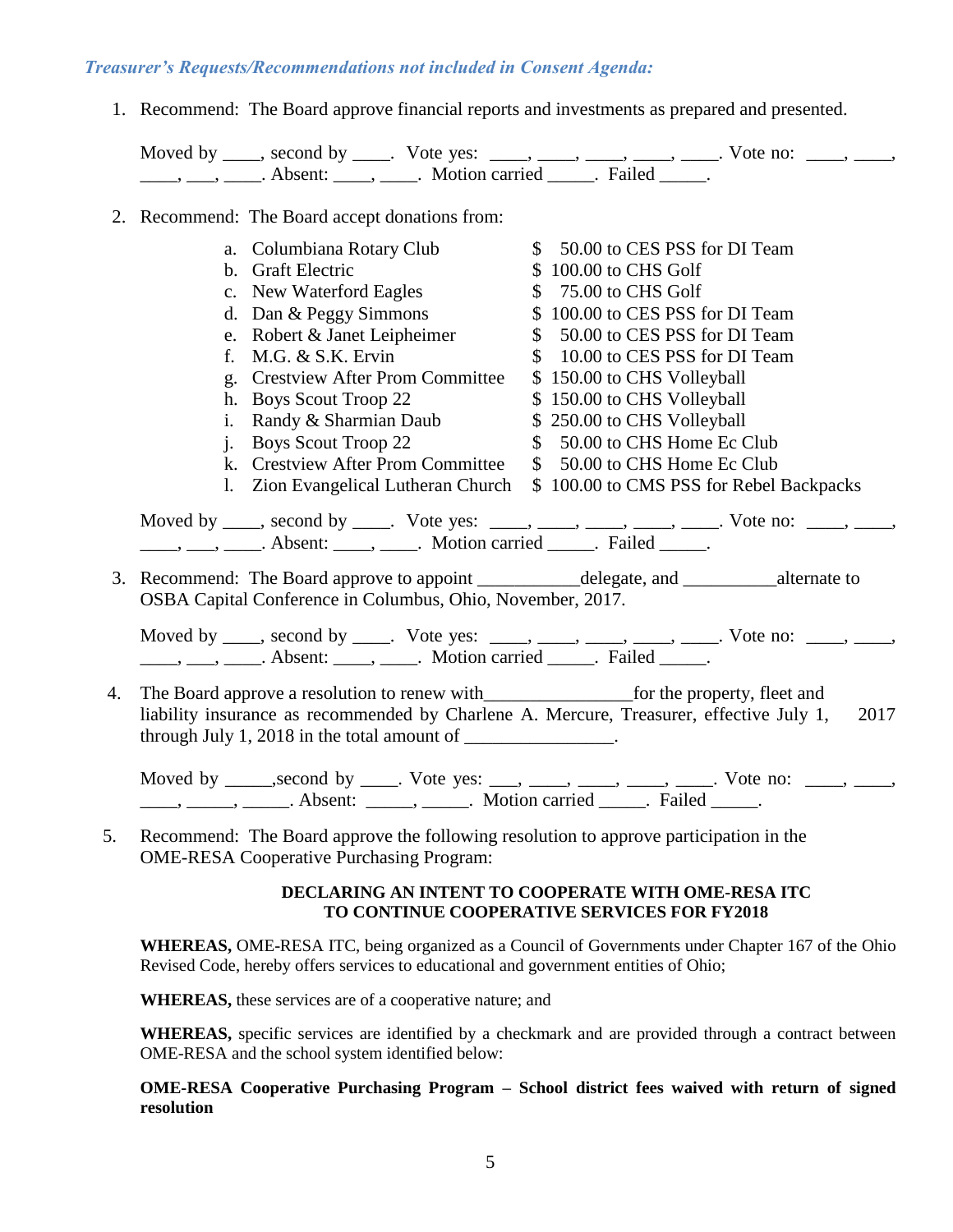The OME-RESA Cooperative Purchasing Encompasses AED, Bulbs and Ballasts, Carpet Tile, Classroom Supplies, Copy Paper, Custodial Supplies, Food, Library Discounts, Media Technology, Medical Supplies, Office Supplies, School Buses, Transportation Supplies, Utility Aggregation, Workers Compensation and more based on district needs. Membership in this service allows districts to utilize pricing from OCEPC and AEPA bids.

Moved by \_\_\_\_\_,second by \_\_\_\_. Vote yes: \_\_\_, \_\_\_\_, \_\_\_\_, \_\_\_\_, \_\_\_\_. Vote no:  $\_\_\_\_\_\$ \_\_\_\_\_, \_\_\_\_\_\_, Absent: \_\_\_\_\_, \_\_\_\_\_. Motion carried \_\_\_\_\_. Failed \_\_\_\_\_.

#### *Board Reports:*

|    | 1. Career Center Report               | Mr. Tucker     |
|----|---------------------------------------|----------------|
|    | 2. Student Achievement Liaison Report | Mr. McGoogan   |
|    | 3. Legislative Report                 | Mr. Weikart    |
| 4. | <b>Student Board Member Report</b>    | Dawson Bennett |

## *Board Committee Reports:*

| 1. | Buildings & Grounds            | Mr. McGoogan     |
|----|--------------------------------|------------------|
| 2. | <b>Athletic Council</b>        | Mr. Tucker       |
| 3. | Personnel                      | Mr. Tucker       |
| 4. | <b>Finance Audit</b>           | Mr. Tucker       |
| 5. | Policy                         | Mr. McGoogan     |
| 6. | Communications                 | Mr. Weikart      |
| 7. | Insurance                      | Mr. Weikart      |
|    | <b>Administrative Reports:</b> |                  |
| 1. | <b>Elementary School</b>       | Mrs. Dangerfield |
| 2. | Middle School                  | Mrs. Lemaster    |
| 3. | <b>High School</b>             | Mrs. Dickson     |

- 4. Special Education Mr. Hill
- 5. Athletic Mr. Cusick/Mrs. Nappi
- 6. Lunchroom Miss Wilmes
- 7. Technology Mr. Miller
- 8. Transportation Mr. Burbick
- 9. Maintenance Mr. Radman

## *Superintendent's Report:* Mr. Manley

# **Superintendent's Requests/Recommendations not included in Consent Agenda:**

1. Recommend: The Board approve that the Crestview Local School District join the All American Conference beginning the Winter Sports 2018. The district agrees to abide by all rules, regulations, and formats of the All American Conference.

Moved by \_\_\_\_\_, second by \_\_\_\_\_. Vote yes:  $\frac{1}{\sqrt{2}}$ , \_\_\_, \_\_\_, \_\_\_, \_\_\_\_, Vote no: \_\_\_\_\_, \_\_\_\_\_\_\_, \_\_\_\_\_\_, \_\_\_\_\_\_\_. Absent: \_\_\_\_\_\_, \_\_\_\_\_\_. Motion carried \_\_\_\_\_\_. Failed \_\_\_\_\_.

2. Recommend: The Board approve Memorandum of Understanding #6 with Crestview Local OAPSE Chapter #300 (hereinafter known as "the Association") and the Crestview Local School District Board of Education (herein known as "the Board of Education").